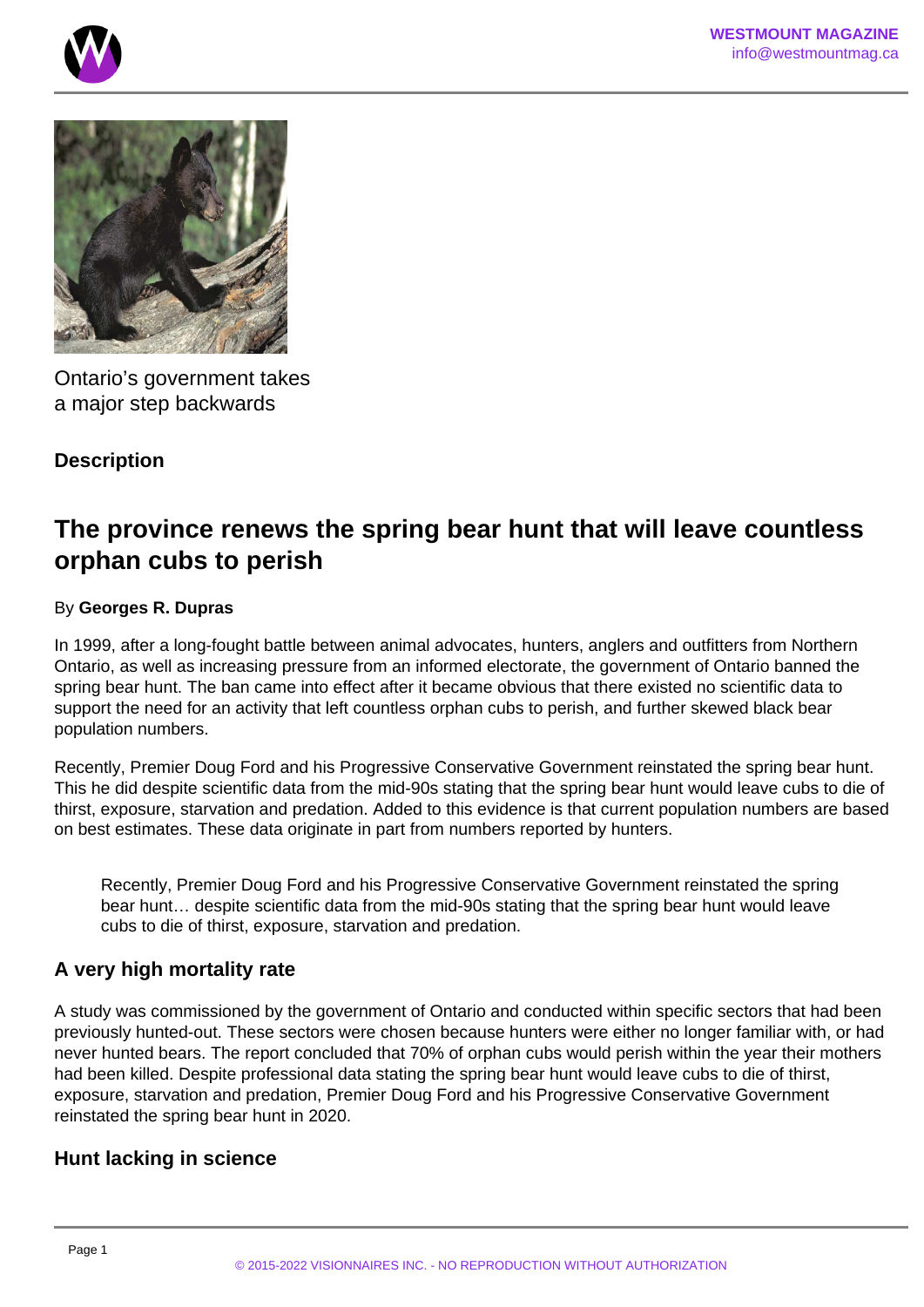

There exists no true justification calling for the baiting and killing of these bears. There may exist a marginal economic incentive, but the argument of increased bear-human incidents does not add up. The issue of nuisance bears destroying composting and garbage bins is more an issue of people not undertaking their civic responsibilities. The Ministry of Natural Resources in Quebec has admitted that there is no such thing as a nuisance bear, only ignorant people.

# **Conditioning**

Generally, and other than the Canadian Seal Hunt for whitecoats, I know of no government-sanctioned hunts where mother/young dependency still exists. Though hunters argue that they do not hunt females during the spring hunt, experienced woodsmen will admit that it is difficult to identify the gender of a bear in the wild until it is too late, meaning the bear has either been killed or fatally injured only to die somewhere else. The increasing practice of bear baiting by hunters, and in some cases eco-tour operators (many of whom are also hunters), also conditions and de-sensitizes bears. Bear baiting only exacerbates the issue of gender identification due to hunter placement (vantage point) and the likelihood that the animal will not stand over the bait, thus exposing its genitalia for easier identification.

'There exists no true justification calling for the baiting and killing of these bears… The issue of nuisance bears destroying composting and garbage bins is more an issue of people not undertaking their civic responsibilities.'

These bears, often lactating females, are conditioned by irresponsible citizens to approach and enter residential areas. This is accomplished by municipalities and individuals who are unwilling to recognize and deal with attractants that lure hungry animals close to communities. These attractants include: open garbage disposal areas, non-bear resistant composting and garbage bins, unclean BBQs, bird feeders, a variety of berry-bearing bushes, and mountain ash trees planted close to dwellings.

## **Complaints from residents**

As for complaints about the cost of bear-proofing rural communities, it might be wise to remember that humans have invaded bear habitat, not the reverse. Hunters claim to be "conservationists", a claim that has no bearing in fact. The use of dogs in hunting bears is another area of extreme cruelty and is presently being considered by the Ford administration.

## **Un-recorded losses**

It is common practice for a lactating female to hide her cubs up a tree some distance from where she forages. If this female is killed, having been attracted to a baiting site, or chased by dogs, her cubs will also perish. Given that the average female has two cubs, and that the hunter may well be reluctant to admit his mistake, any figures emanating from the government must be accepted with reservation. In 1998, the Ministry of Natural Resources in Ontario stated that the spring bear hunt resulted in the loss of 274 cubs a year. All things considered, in the case of the spring bear hunt, we are dealing with politicized management based on wishful thinking.

'It is common practice for a lactating female to hide her cubs up a tree some distance from where she forages. If this female is killed, having been attracted to a baiting site, or chased by dogs, her cubs will also perish.'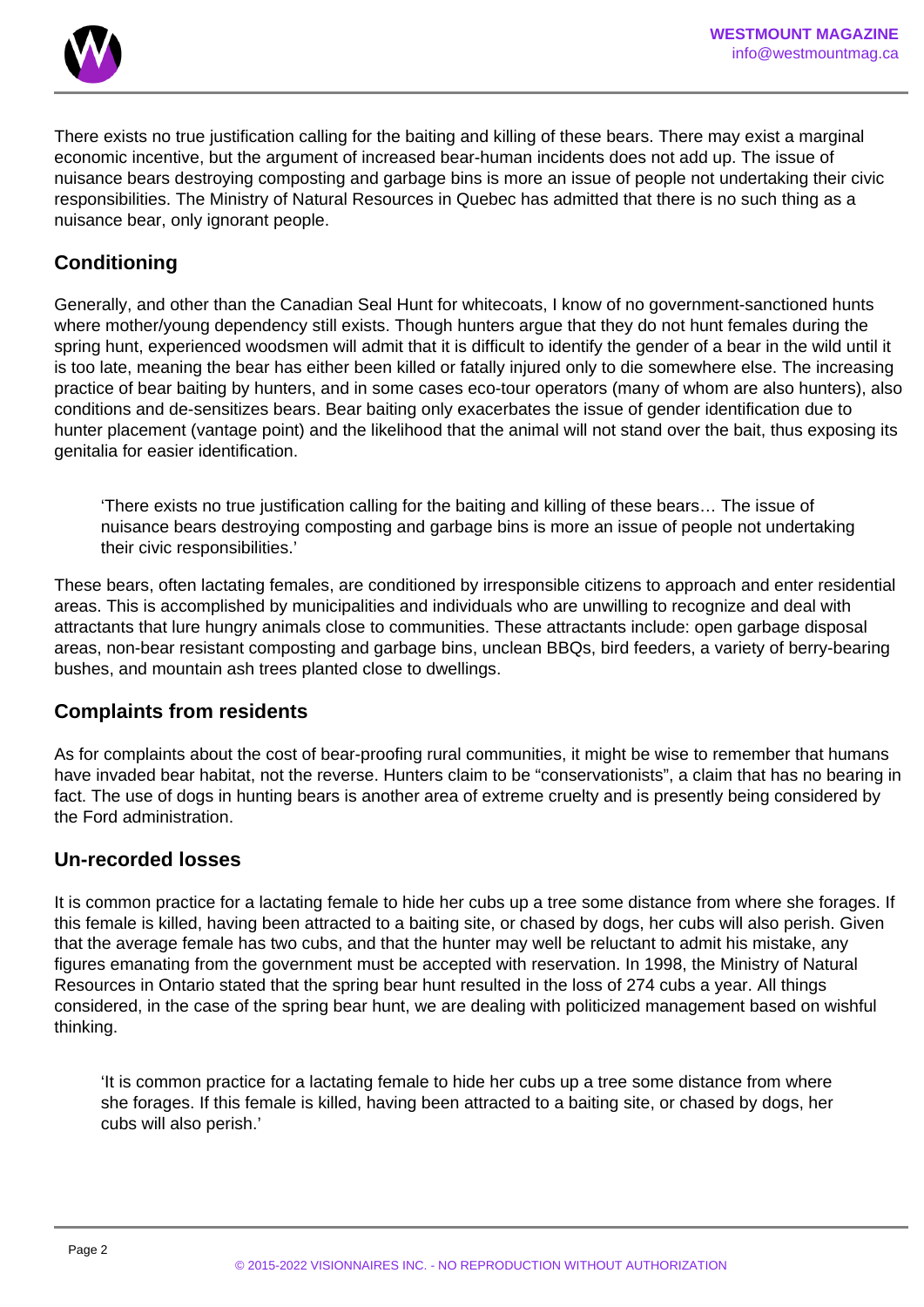### Spring bear hunt abolished January 15, 1999

Even if there were substantive evidence supporting the argument of increased bear-human incidences, this would not, in itself, justify a spring bear hunt. There are proven programs in place to protect communities from conditioned bears. In Ontario, [Bear With Us](https://bearwithus.org/) , a long-standing non-lethal bear management centre, has such a program available for communities.

#### Political conservation

This politically motivated initiative by Ontario's Progressive Conservative government is a clear example of political conservation. It has nothing to do with real conservation, has no basis in science and counters efforts to change deep-rooted prejudices about bears. Re-active conservation, such as we have today, only serves to perpetuate a myth.

If you are concerned about this significant step backwards, I urge you to contact Premier Doug Ford's government, before February 18 of this year at the following link: [ero.ontario.ca/notice/019-1112](https://ero.ontario.ca/notice/019-1112)

As a second choice, you might wish to contact him using his email address at [premier@ontario.ca](mailto:premier@ontario.ca)

Disclaimer : The opinions expressed in this article are those of the author and do not necessarily reflect the opinions of WestmountMag.ca or its publishers.

Feature image: Public domain

Read also: [other articles by Georges R. Dupras](https://www.westmountmag.ca/?s=georges+dupras)

Georges R. Dupras has advocated for animals for over fifty years. A member of the International Association for Bear Research and Management (IBA), a Director of the Animal Alliance of Canada (AAC), Quebec Representative of Zoocheck Canada and past Board member of the Canadian SPCA, he worked on the original Save the Seal campaign in 1966 that culminated in the founding of the International Fund for Animal Welfare (IFAW) in 1969. Georges Dupras has published two books, Values in Conflict and the eBook Ethics, a Human Condition, and currently lives in Montreal, Canada.